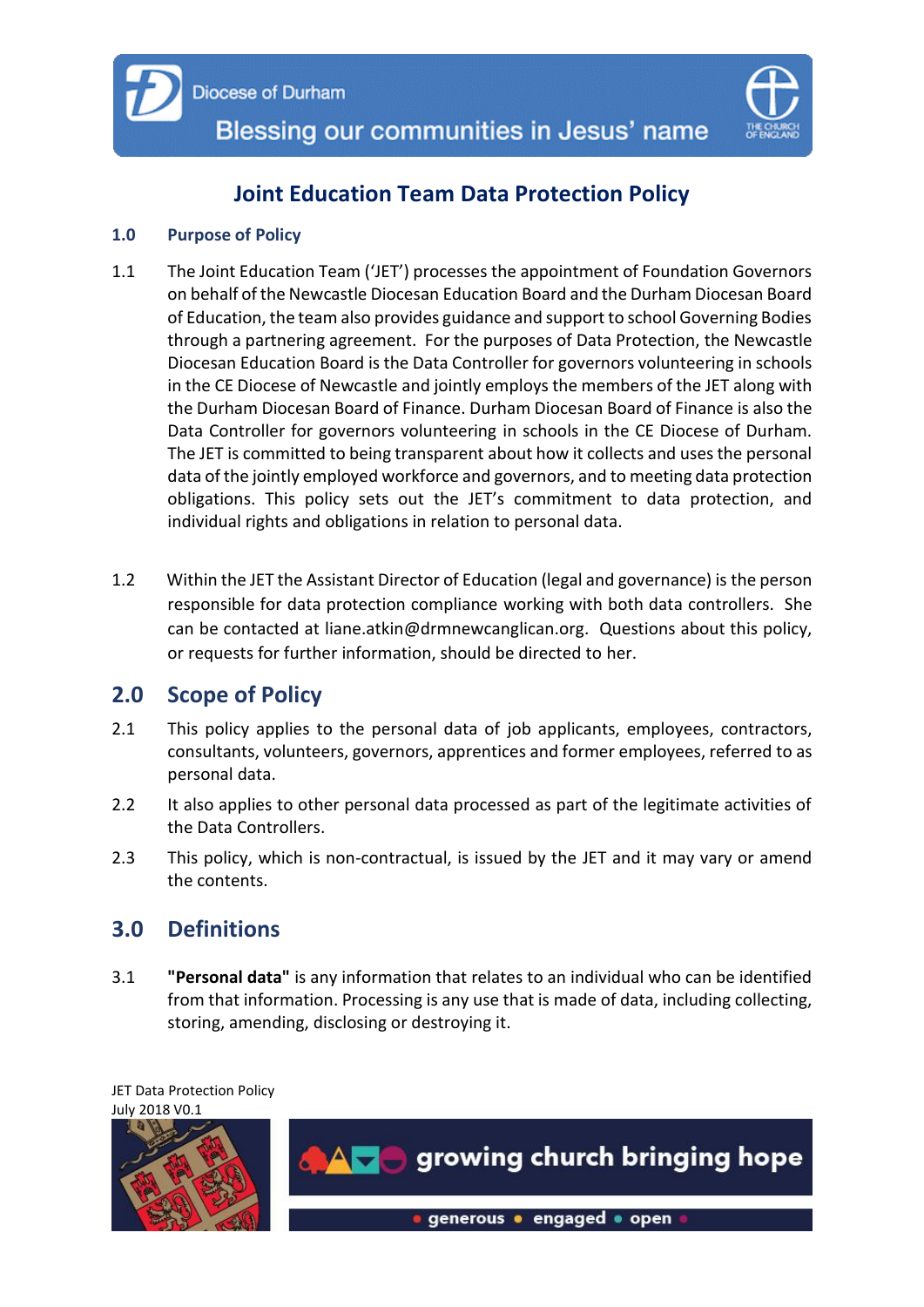

Blessing our communities in Jesus' name

- 3.2 **"Special categories of personal data"** means information about an individual's racial or ethnic origin, political opinions, religious or philosophical beliefs, trade union membership, health, sex life or sexual orientation and biometric data.
- 3.3 **"Criminal records data"** means information about an individual's criminal convictions and offences, and information relating to criminal allegations and proceedings.

## **4.0 Underlying Data Protection Principles**

- 4.1 The JET processes personal data in accordance with the following data protection principles:
	- The JET processes personal data lawfully, fairly and in a transparent manner;
	- The JET collects personal data only for specified, explicit and legitimate purposes;
	- The JET processes personal data only where it is adequate, relevant and limited to what is necessary for the purposes of processing;
	- The JET keeps accurate personal data and takes all reasonable steps to ensure that inaccurate personal data is rectified or deleted without delay;
	- The JET keeps personal data only for the period necessary for processing;
	- The JET adopts appropriate measures to make sure that personal data is secure, and protected against unauthorised or unlawful processing, and accidental loss, destruction or damage.
- 4.2 The JET tells individuals the reasons for processing their personal data, how it uses such data and the legal basis for processing in its privacy notices. It will not process personal data of individuals for other reasons.
- 4.3 Where the JET processes special categories of personal data or criminal records data to perform obligations or to exercise rights in employment law, this is done in accordance with a policy on special categories of data and criminal records data.
- 4.4 The JET will update personal data promptly if an individual advises that his/her information has changed or is inaccurate.
- 4.5 Personal data gathered during the ecclesiastical appointment, employment, apprenticeship, contracting or volunteering relationship is held in the individual's record (in hard copy or electronic format, or both), and on electronic systems. The periods for which the JET holds personal data are contained in the JET's retention schedule.
- 4.6 The JET keeps a record of its processing activities in respect of personal data in accordance with the requirements of the General Data Protection Regulation (GDPR).

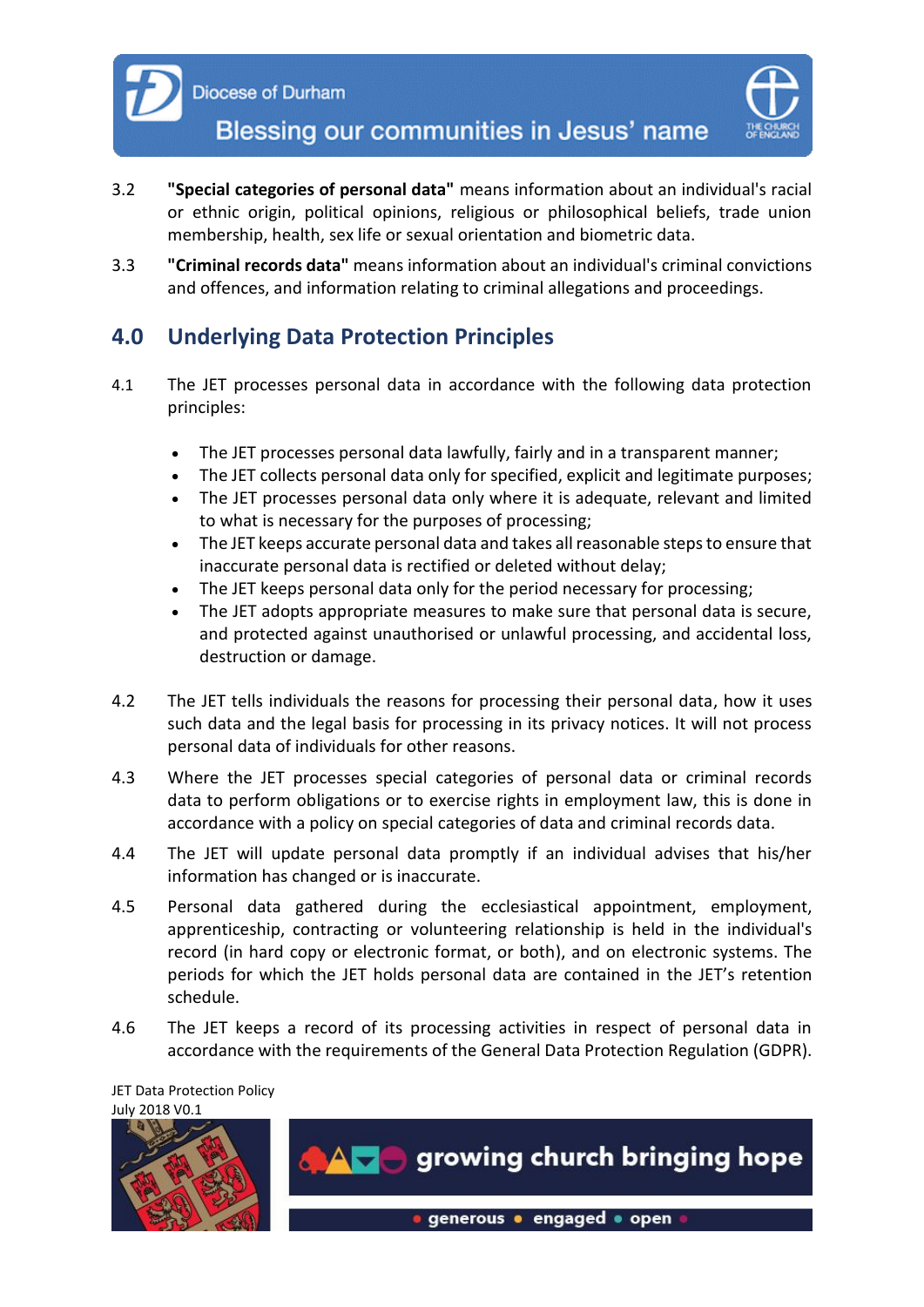

## **5.0 Individual Rights**

5.1 As a data subject, individuals have a number of rights in relation to their personal data.

#### **Subject access requests**

Individuals have the right to make a subject access request. If an individual makes a subject access request, they are entitled to the following information:

- A description of the personal data;
- The purposes for which it is being processed;
- Recipients, retention period and rights of rectification, erasure, restriction and objections;
- Existence of automated decision making;
- **•** Transfer safeguards.
- 5.2 The JET will also provide the individual with a copy of the personal data undergoing processing. This will normally be in electronic form if the individual has made a request electronically, unless he/she agrees otherwise.
- 5.3 To make a subject access request, the individual should send the request to [liane.atkin@drmnewcanglican.org](mailto:liane.atkin@drmnewcanglican.org) or alternatively write to Church House, St John's Terrace, Percy Main, North Shields NE29 6HS. In some cases, the JET may need to ask for proof of identification before the request can be processed. The JET will inform the individual if it needs to verify his/her identity and the documents it requires.
- 5.4 The JET will normally respond to a request within a period of one month from the date it is received. In some cases, such as where the JET processes large amounts of the individual's data, it may respond within three months of the date the request is received. The JET will write to the individual within one month of receiving the original request to tell him/her if this is the case.
- 5.5 If a subject access request is manifestly unfounded or excessive, the JET is not obliged to comply with it. Alternatively, the JET can agree to respond but will charge a fee, which will be based on the administrative cost of responding to the request. A subject access request is likely to be manifestly unfounded or excessive where it repeats a request to which the JET has already responded. If an individual submits a request that is unfounded or excessive, the JET will notify him/her that this is the case and whether or not it will respond to it.

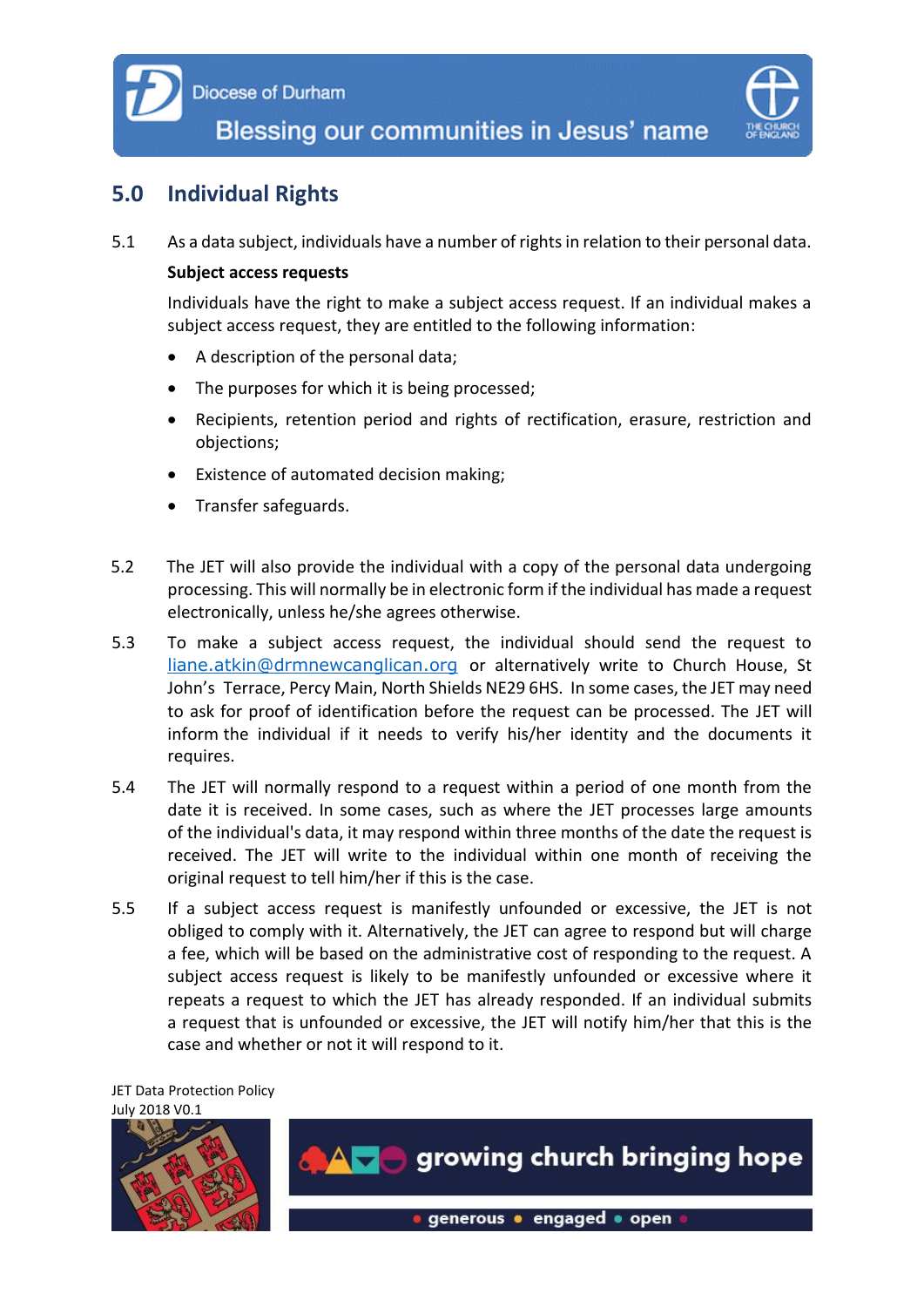



#### 5.5 **Other rights**

Individuals have a number of other rights in relation to their personal data. They can require the JET to:

- rectify inaccurate data;
- stop processing or erase data that is no longer necessary for the purposes of processing;
- stop processing or erase data if the individual's interests override the JET's legitimate grounds for processing data (where the JET relies on its legitimate interests as a reason for processing data);
- stop processing or erase data if processing is unlawful; and
- stop processing data for a period if data is inaccurate or if there is a dispute about whether or not the individual's interests override the JET's legitimate grounds for processing data.
- 5.6 To ask the JET to take any of these steps, the individual should send the request to [liane.atkin@drmnewcanglican.org](mailto:liane.atkin@drmnewcanglican.org) or alternatively write to Church House, St John's Terrace, Percy Main, North Shields NE29 6HS.

#### **6.0 Data Security**

- 6.1 The JET takes the security of personal data seriously. The JET has internal policies and controls in place to protect personal data against loss, accidental destruction, misuse or disclosure, and to ensure that data is not accessed, except by employees or office holders in the proper performance of their duties.
- 6.2 Personal data is stored with password protection and on electronic drives with restricted access. Physical copies are stored in locked filing cabinets and drawers. There is also restricted access to rooms beyond the public area.
- 6.3 Where the JET engages third parties to process personal data on its behalf, such parties do so on the basis of written instructions, are under a duty of confidentiality and are obliged to implement appropriate technical and organisational measures to ensure the security of data.

## **7.0 Privacy Impact Assessments**

7.1 Some of the processing that the JET carries out may result in risks to privacy. Where processing would result in a high risk to individual's rights and freedoms, the JET will carry out a data protection impact assessment to determine the necessity

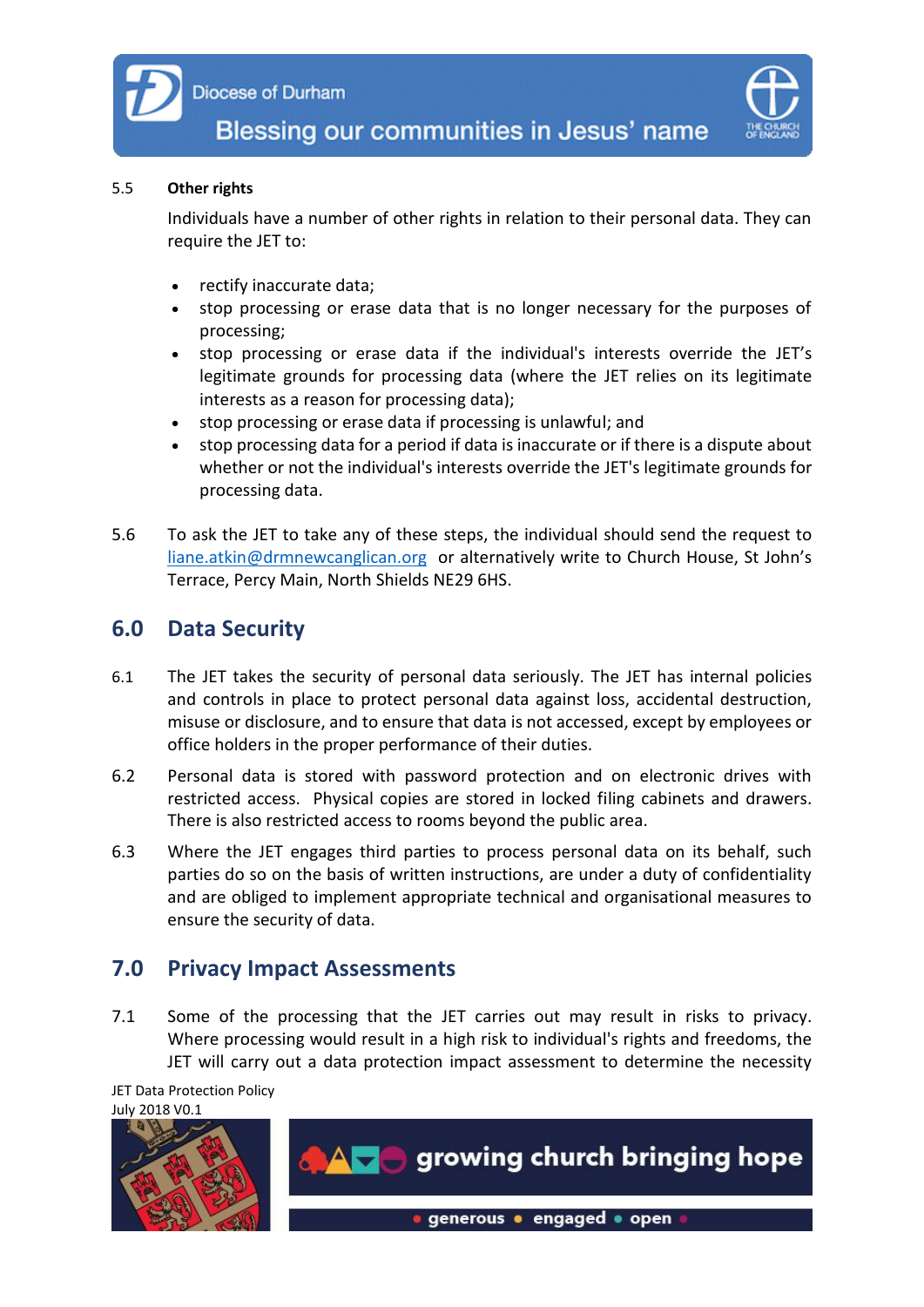

and proportionality of processing. This will include considering the purposes for which the activity is carried out, the risks for individuals and the measures that can be put in place to mitigate those risks.

## **8.0 Data Breaches**

- 8.1 If the JET discovers that there has been a breach of personal data that poses a risk to the rights and freedoms of individuals, it will report it to the Information Commissioner within 72 hours of discovery. The JET will record all data breaches regardless of their effect.
- 8.2 If the breach is likely to result in a high risk to the rights and freedoms of individuals, it will tell affected individuals that there has been a breach and provide them with information about its likely consequences and the mitigation measures it has taken.

#### **9.0 International Data Transfers**

9.1 The JET will not transfer HR-related personal data to countries outside the EEA.

## **10.0 Individual Responsibilities**

- 10.1 Individuals are responsible for helping the JET keep their personal data up to date. Individuals should let the JET know if data provided to the JET changes, for example if an individual moves house or changes his/her bank details.
- 10.2 Individuals may have access to the personal data of other individuals in the course of their employment, contract, holding office, volunteer period or apprenticeship. Where this is the case, the JET relies on individuals to help meet its data protection obligations to other individuals.
- 10.3 Individuals who have access to personal data are required:
	- to access only data that they have authority to access and only for authorised purposes;
	- not to disclose data except to individuals (whether inside or outside the JET) who have appropriate authorisation;
	- to keep data secure (for example by complying with rules on access to premises, computer access, including password protection, and secure file storage and destruction);
	- not to remove personal data, or devices containing or that can be used to access personal data, from the JET's premises without adopting appropriate security

JET Data Protection Policy July 2018 V0.1